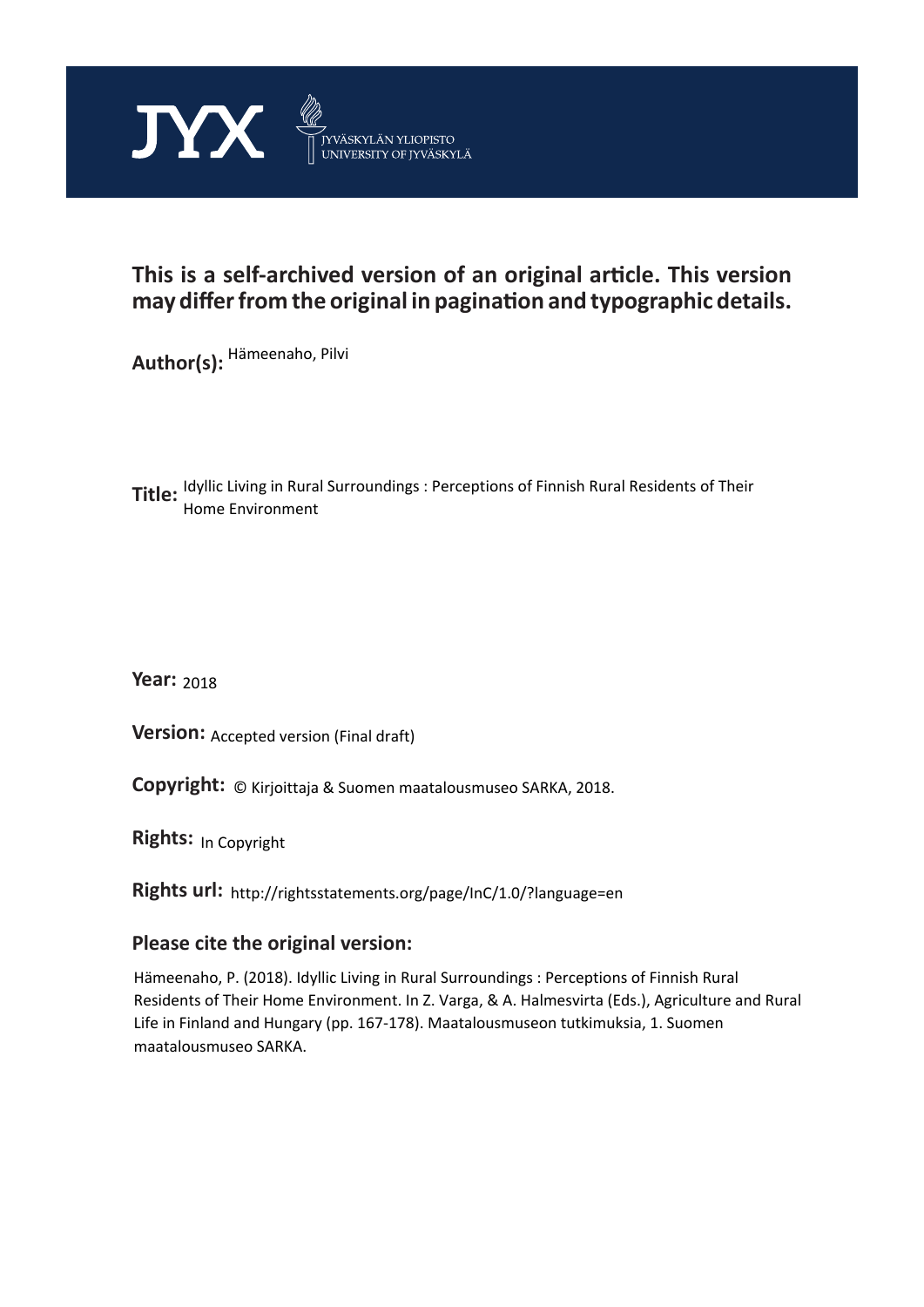## **Pilvi Hämeenaho**

# *final draft*

*The article published in a book 'Agriculture and Rural Life in Finland and Hungary', edited by Zsuzsanna Varga and Anssi Halmesvirta. Maatalousmuseon tutkimuksia 1. Sarka – The Finnish Museum of Agriculture, 2018. p. 167-177.*

# **IDYLLIC LIVING IN RURAL SURROUNDINGS. PERCEPTIONS OF FINNISH RURAL RESIDENTS OF THEIR HOME ENVIRONMENT**

#### **Introduction**

Living in Finnish rural areas is different. Within the urbanized culture that perceives city living as a norm, residing in rural Finland is an exception to the rule. The rural-urban dichotomy represents the two environments as opposites rather than perceiving them as alternative dwelling opportunities.<sup>[1](#page-1-0)</sup> Although this polarization has been challenged over decades in research on rurality<sup>[2](#page-1-1)</sup> by emphasizing the cultural intertwining and continuities of these two environments as social spaces, the way of understanding them as opposites has persisted among commonly shared perceptions. Both urban and rural areas exist in spatial reality, but the distinctions are created at the level of cultural conceptualizations. According to these ideas, based on stereotypes and assumptions attached to rural and urban, urban represents the modern way of living while rural areas are perceived to be bound either to modern agriculture or its past and to an agrarian lifestyle. It is noteworthy that these cultural perceptions of rurality are based on urban standpoints.<sup>[3](#page-1-2)</sup> From this it follows that rural areas are understood as 'the other' in relation to the norm; whereas cities are understood in their own terms rural areas represent a site of conceptual struggles, which need to be explained and rendered comprehensible.[4](#page-1-3)

The perceptions related to rurality are multiple. The way of perceiving urban and rural areas as cultural counterpoints is grounded on the historical ways of defining 'the city'. As cultural imagery, the countryside has represented the opposite of the features associated with cities: rurality represents

<span id="page-1-0"></span><sup>&</sup>lt;sup>1</sup> On political and economic rural restructurings, 'desires' to dwell in the country and the assumed daily life challenges see e.g. Silvasti 2001; Woods 2005; DuPuis 2006, Kattilakoski 2011.

<span id="page-1-2"></span><span id="page-1-1"></span><sup>2</sup> See e.g. Pahl 1966; Mitchell 2004; Cloke 2006; Hompland 1991; Olsson & Ruotsala 2009; Hämeenaho 2013. 3 E.g. Short 1991, 28, 30; MacNaghten & Urry 1998, 120–121; Korkiakangas 2010, 82–83.

<span id="page-1-3"></span><sup>4</sup> Cloke 2006, 18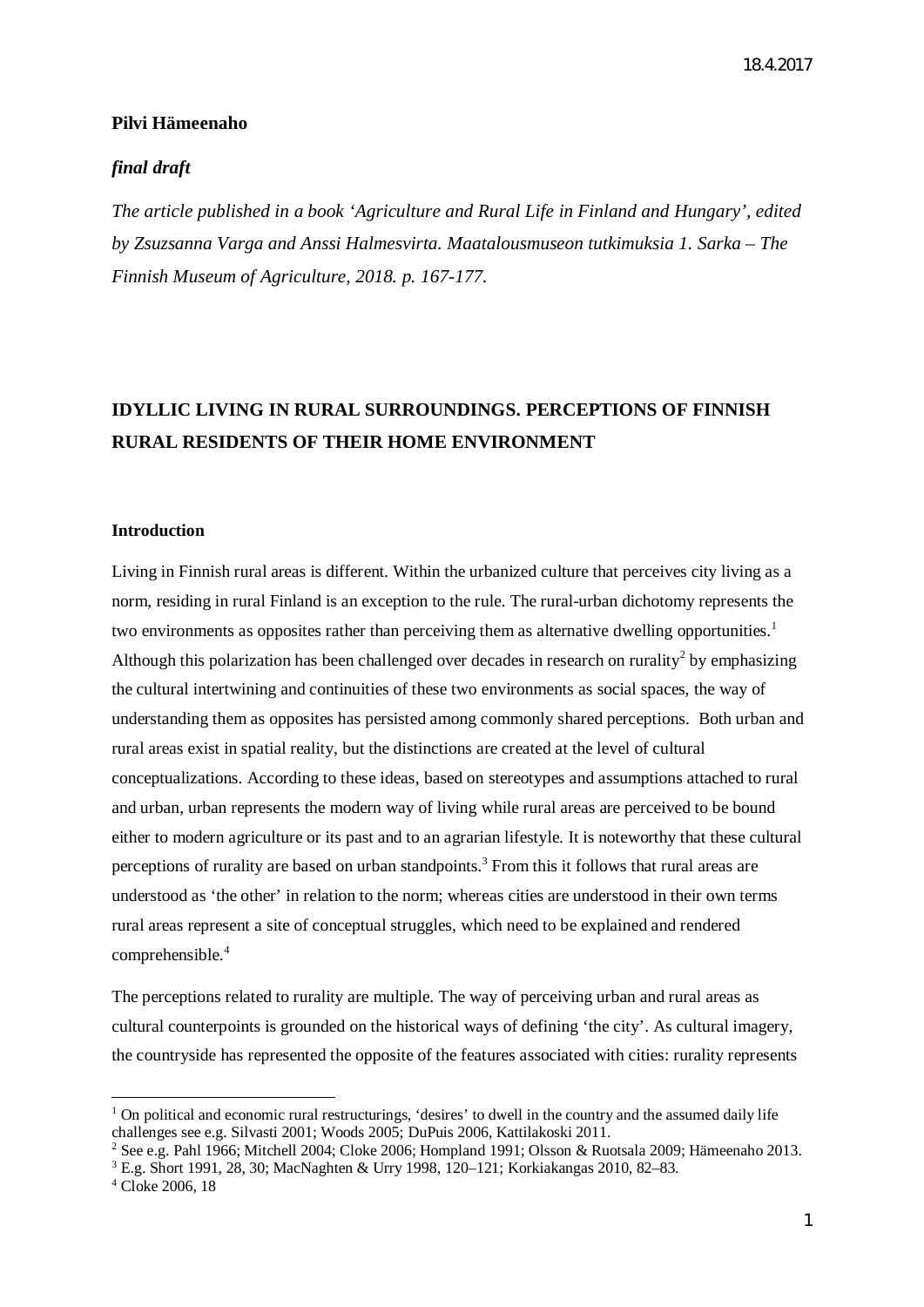poverty rather than of wealth and luxury, isolation rather than centrality, backwardness and stagnation rather than progression, civilization and mobility.<sup>[5](#page-2-0)</sup> On the other hand, the criticism of urbanism has led to the glorification of agrarian culture and 'natural' or 'traditional' lifestyle of pre-industrial times.<sup>[6](#page-2-1)</sup> These admired features of peasant living are considered to be lost in the cities but still to be found 'out there', in the country.<sup>[7](#page-2-2)</sup> It is argued<sup>[8](#page-2-3)</sup> that despite the myriad of meanings given to rural and rurality, this way of envisioning rural areas as 'idyllic' is the most common way to define the countryside and rurality. The romantic notion of rural idyll also associates the modern countryside of today with the agrarian past by emphasizing the significance of nature and lifestyles founded on a communality of local people as an essence of the rurality of today. Rural as a social space may be represented either as "at the back of beyond" (in Finnish: *syrjäkylä*) or as an idyllic place for 'simple life' but it remains bound to its agrarian past as a contradiction to modern urban.

In order to understand rurality one must admit the strength of these rural visions, the culturally valued interpretations of *what is rural* and how they affect our thinking and practices in everyday life.<sup>[9](#page-2-4)</sup> The ideas and stereotypes related to rural areas occur as underlying assumptions and are reiterated by mass media, popular culture, tourism and in preservation of cultural heritage, for example.<sup>[10](#page-2-5)</sup> Besides the aforementioned culturally rooted stereotypes, policy discourses also interpret rural areas from their perspectives, mainly from the viewpoints of the economic value of rural land and nature. The major policy discourses have perceived the countryside as a place for primary production and industries only.[11](#page-2-6) Another policy orientation is to evaluate rural areas from an ecological perspective. This orientation reflects the idea of a 'culture of nature', the way of valuing products, practices and lifestyles considered natural.<sup>[12](#page-2-7)</sup> This discourse grows from concern about the exploitation of nature for the benefit of industry and supports the idea that the countryside should mainly serve as a city-dwellers' place for leisure and recreation among natural surroundings.<sup>[13](#page-2-8)</sup> This perception is closely connected to the idea of 'peasant idyll' that envisions the countryside as a haven for agrarian heritage and beautiful rural landscapes to be preserved. When these visions of nature conservation or the nostalgic view on rurality are combined, the countryside may be considered a location for heritage or

<span id="page-2-0"></span><sup>&</sup>lt;sup>5</sup> Williams 1985, 290; Greed & Ching 1997 (see also Rosenqvist 2007, 4); Macnaghten & Urry 2001, 2; Knuuttila & Rannikko 2008, 19.

<span id="page-2-1"></span><sup>6</sup> Williams 1985; Macnaghten & Urry 1998, 175; Hangasmaa 2007.

<span id="page-2-2"></span><sup>7</sup> Woods 2005, 177; Hämeenaho 2013

<span id="page-2-3"></span><sup>8</sup> See e.g. Mormont 1990; Cloke 2003; Figueiredo 2013.

<span id="page-2-4"></span><sup>9</sup> Cloke 2003; also Hämeenaho 2013; 2014.

<span id="page-2-5"></span><sup>10</sup> Urry 2002; Bunce 2006; Siivonen 2008; Hämeenaho 2013.

<span id="page-2-6"></span> $11$  Cloke 2003, Rosenqvist 2007.

<span id="page-2-7"></span><sup>12</sup> MacNaghten & Urry 2001, 1–2; Short 1991, 31.

<span id="page-2-8"></span><sup>13</sup> Woods 2005, 173; Bell 2006,158; Figueiredo 2013, 159–160.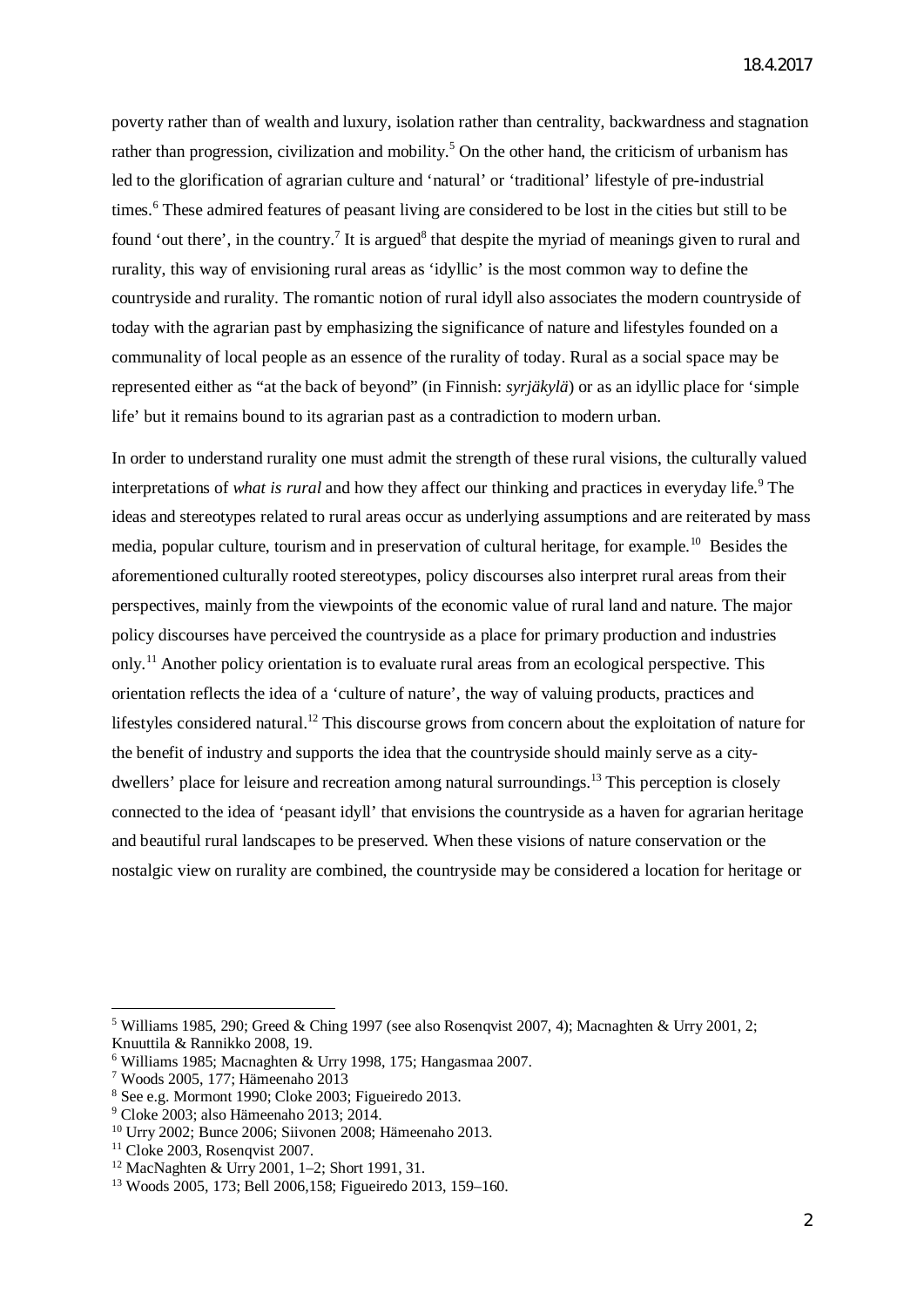nature tourism to the extent that the viewpoints of local residents and endeavours related to their (modern) home environment are forgotten. $^{14}$  $^{14}$  $^{14}$ 

It is noteworthy that these seemingly very different rural visions are virtually carved out from the same source of cultural conceptions. They are a creation of *the urban view* that depicts rural areas as 'the other', or more precisely, its main characteristic is to be 'other-than-urban'. Instead of giving rural areas value *per se*, these visions and perceptions are exploitative. They fail to answer the question 'What is rural?' but are in response to a dilemma 'What is rural *for*?' Another connection between these perceptions is that rural areas are not regarded as an alternative living environment but as a place in which urbanites could *consume rurality.*[15](#page-3-1) This perception of rurality is an outcome of the cultural process that has detached the idea of 'rurality' from its geographical referent.<sup>[16](#page-3-2)</sup> It has even been argued<sup>[17](#page-3-3)</sup> that the way of perceiving the rural as a social and cultural construct has led us to the point where 'rurality' no longer exists outside the countless re-representations and discourses. These multiple and often contradictory discourses may be utilized according to the needs of tourism, nature conservation, policymaking and development programmes – whatever the cause and need in question.<sup>[18](#page-3-4)</sup>

The dichotomy between rural and urban is evidently connected to a dichotomy between nature and culture.<sup>[19](#page-3-5)</sup> Cities represent the man-made environment whereas rural assimilates with nature. Accordingly, rural areas may be valued as land or *soil* to be cultivated or forests and landscape to be utilized for industry or leisure.<sup>[20](#page-3-6)</sup> On the other hand, rural may be considered to refer to wilderness – either to be tamed or preserved<sup>[21](#page-3-7)</sup> or as once cultivated land of which the visual features such as traditional buildings or pastoral sceneries now should be protected as a reminder of the agrarian heritage. Analysis of the rural visions stated above illuminates the nature-culture categorizations. All these visions define rural primarily by emphasizing the significance of nature as a key element of rurality.

In order to further study this aspect of rurality, my research focuses on exploring rurality in sparsely populated areas in rural Finland as a certain kind of environment, demarcated by nature and long distances to city centres. However, as I study the rural vision given by rural residents, the starting point of my study is to understand rural areas as a place *to live* – not as a place *to visit* for one reason or another. I ask how rural nature, understood both as land and as a living environment underpinned

<span id="page-3-0"></span><sup>&</sup>lt;sup>14</sup> Hansen & Waldenström 2012; Hämeenaho 2013. On tensions and conflicts over rural areas see e.g. Siivonen 2008; Dabezies and Ballesteros-Arias 2013; Uusitalo & Assmuth 2013.

<span id="page-3-1"></span><sup>15</sup> Bunce 2003, 25; Cloke 2006, 18; Halfacree 2006, 57; Macnaghten & Urry 1998, 120–121

<span id="page-3-2"></span><sup>&</sup>lt;sup>16</sup> Halfacree 1993.

<span id="page-3-3"></span><sup>&</sup>lt;sup>17</sup> Cloke 2003, 18, see also Korkiakangas 2010.

<span id="page-3-4"></span><sup>18</sup> Lehtonen 2016, 52.

<span id="page-3-5"></span><sup>19</sup> Macnaghten and Urry 1998, 172; Ingold 2000.

<span id="page-3-6"></span><sup>20</sup> Cosgrove 1998; Gray 2012, 226.

<span id="page-3-7"></span><sup>21</sup> Macnagnten & Urry 1998, 34; Cloke 2006, 18; Wollin Elhouar 2014, 192.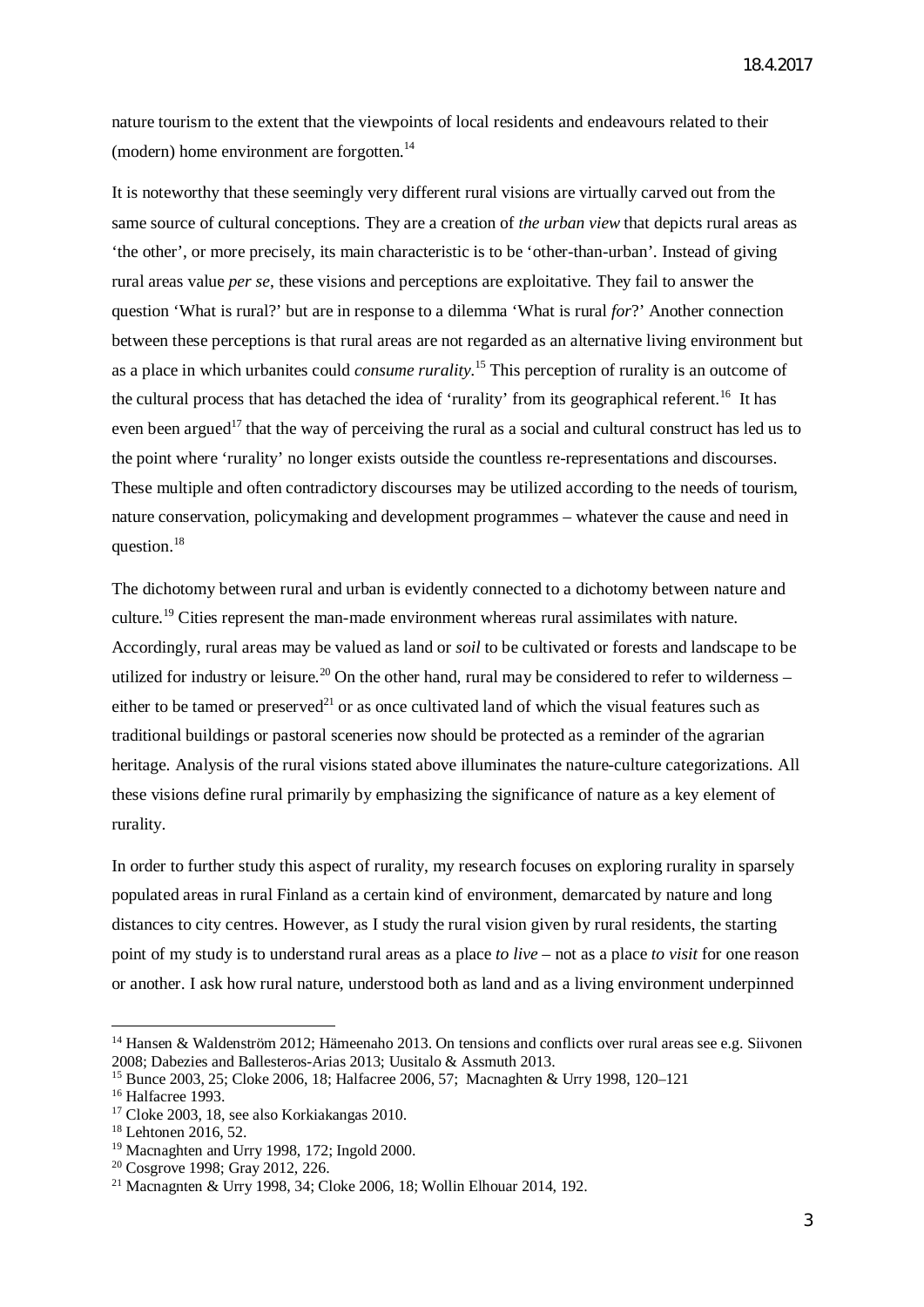with culturally and socially constructed meanings, and its usage is envisioned in the course of daily lives of rural residents. Listening to those with experience of rural living widens our understanding of rurality by adding one more rural vision – that of local residents – to the discussion often led by urbanites.

#### **Data and methodology**

Among the 'countless re-representations' of rurality, my study aims to understand how rural, and especially rural nature, is given meanings in the context of everyday living. This requires ethnological research exploring rural visions and assumptions related to rural environment in the context of daily living. Paying attention to the everyday lives of people living in rural areas reveals the meanings attached to the countryside as *a daily activity space* instead of exploring merely ideas based on shared assumptions or cultural perceptions.[22](#page-4-0) This interpretative analysis thus provides another viewpoint, one 'conception of truth' that emanates from the daily life experiences and perceptions of my informants.<sup>[23](#page-4-1)</sup> With qualitative content analysis, with a special interest in how cultural imagery is present in the talk (see Strauss 2005; XX), I give a voice to 14 women whom I interviewed during the fieldwork in 2009.

The data consists of fourteen thematic interviews, during which my informants, mothers living in sparsely populated rural areas of Central Finland, described their families' daily living in the country. Perceptions attached to rurality were also scrutinized in the interviews, during which we discussed rural living from the viewpoint of the benefits and challenges related to the interviewees' home environment and how living far from workplaces and services affected their daily life practices. The women had different relations to rural living, but they had all also lived in cities during their lifetime. Most of my informants had been born in the country and had only spent a few years in urban areas, mainly for vocational studies. Five of the informants were in-migrants, as they had been born in the city and moved to the country as adults. The data thus represent perceptions of people who have experience of both living environments, city and country.

### **Daily life practices in rural environment**

"It is so peaceful here, we have this privacy. When I come home after the day at work I can do whatever I want, just be here. Nobody is watching us." (Interview 8.)

<span id="page-4-0"></span><sup>22</sup> Hämeenaho 2014, 30; Hamilton 2016, 298.

<span id="page-4-1"></span><sup>&</sup>lt;sup>23</sup> On 'ethnographic truths' see Frykman & Gilje 2003, 35; Fassin 2017, 9; also Strauss 2005; Schnegg 2010.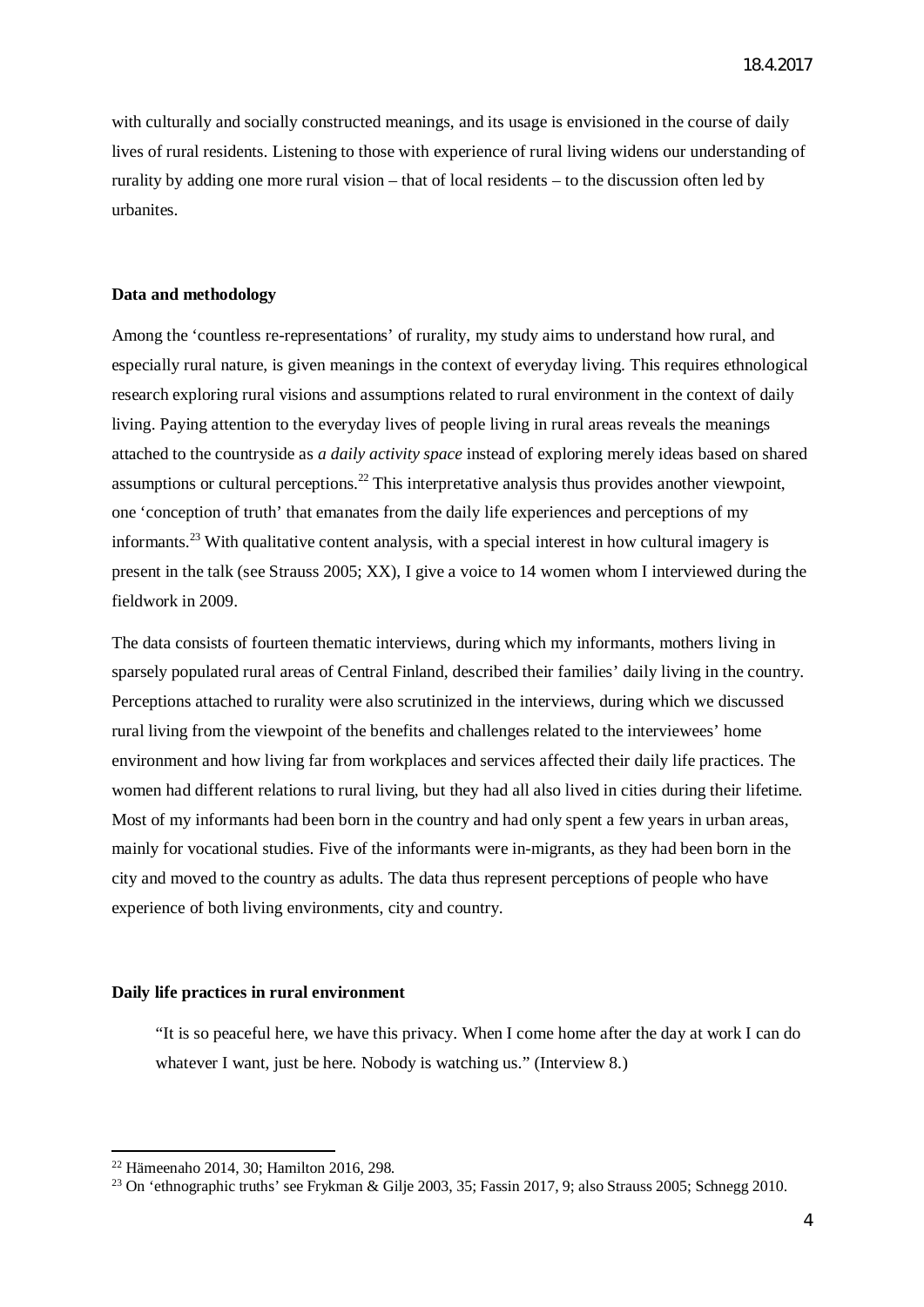When asked what was good about the home environment, and what the best features of country living were, all my informants wanted first to emphasize the significance of one's own peace that a rural environment and sparse population afford. The importance of natural surroundings was also stressed during the interviews. They all mentioned how the opportunity to live close to nature, forests and fields, was their main source of private wellbeing. Accordingly, living far from the centres was not considered burdensome in the daily life course; it was a personal choice for all my informants.

This thinking, perceiving rural areas as an inviting place to love contradicts the common assumptions emphasizing the difficulties of rural living. In Finland, these negative ideas are attached to rural geography: the long distances and to lack of jobs and schools.<sup>[24](#page-5-0)</sup> Due to the lack of services and workplaces, rural residents are compelled to travel lengthy distances each day in order to conduct daily tasks and duties. With no functioning public transportation, the only way to be mobile is a private car. My fieldwork also clearly showed how living in a rural environment was made possible by having a private car and being able to drive.<sup>[25](#page-5-1)</sup> However, the women I discussed with did not mention this as a problem. Instead, the busy mothers with hectic schedules in their family lives made a point about the freedom that private driving affords. They had adjusted to the necessity of driving and regarded the lengthy drives as much needed time for themselves. One informant explained: "Driving is no problem for me. Actually, I rather like it. I can clear my thoughts [after the day at work] during the drive." (Interview 10.)

In a rural environment, driving by private car through the beloved countryside enables much valued solitude and becomes a part of the peacefulness of the rural environment. The remoteness turns into distance that separates one's home from the hectic city living. <sup>[26](#page-5-2)</sup> One mother, whose family lived in remote place outside the village observed: "Sometimes I feel bored due to driving along these same, long roads. But then again, I feel gratitude for that I do not have to be around other people too often." (Interview 14.)

In addition to the solitude and peacefulness that the remote location of home provided, the importance of natural surroundings in daily living was emphasized. This connects the 'experienced rurality' to the traditional ways of living and earning one's living: farming, animal husbandry and forestry. Those informants who lived from farming or forestry, connected rurality directly to the cultivation of land and noted, how rural areas provide food for the entire nation. Other interviewees also mentioned this when they wanted to highlight the significance of rural areas to modern living. Traditional livelihoods were specifically discussed when they told me how their home villages have emptied due to a drastic drop in the number of farms in Finland in recent decades. This disappearance of farming – and

<span id="page-5-0"></span><sup>24</sup> Nieminen-Sundell 2011; Tantarimäki 2012.

<span id="page-5-1"></span><sup>25</sup> Hämeenaho 2014, 91; Hämeenaho 2018; also Sheller 2004.

<span id="page-5-2"></span><sup>26</sup> See also Wollin Elhouar & Hansen 2011; Rau 2012.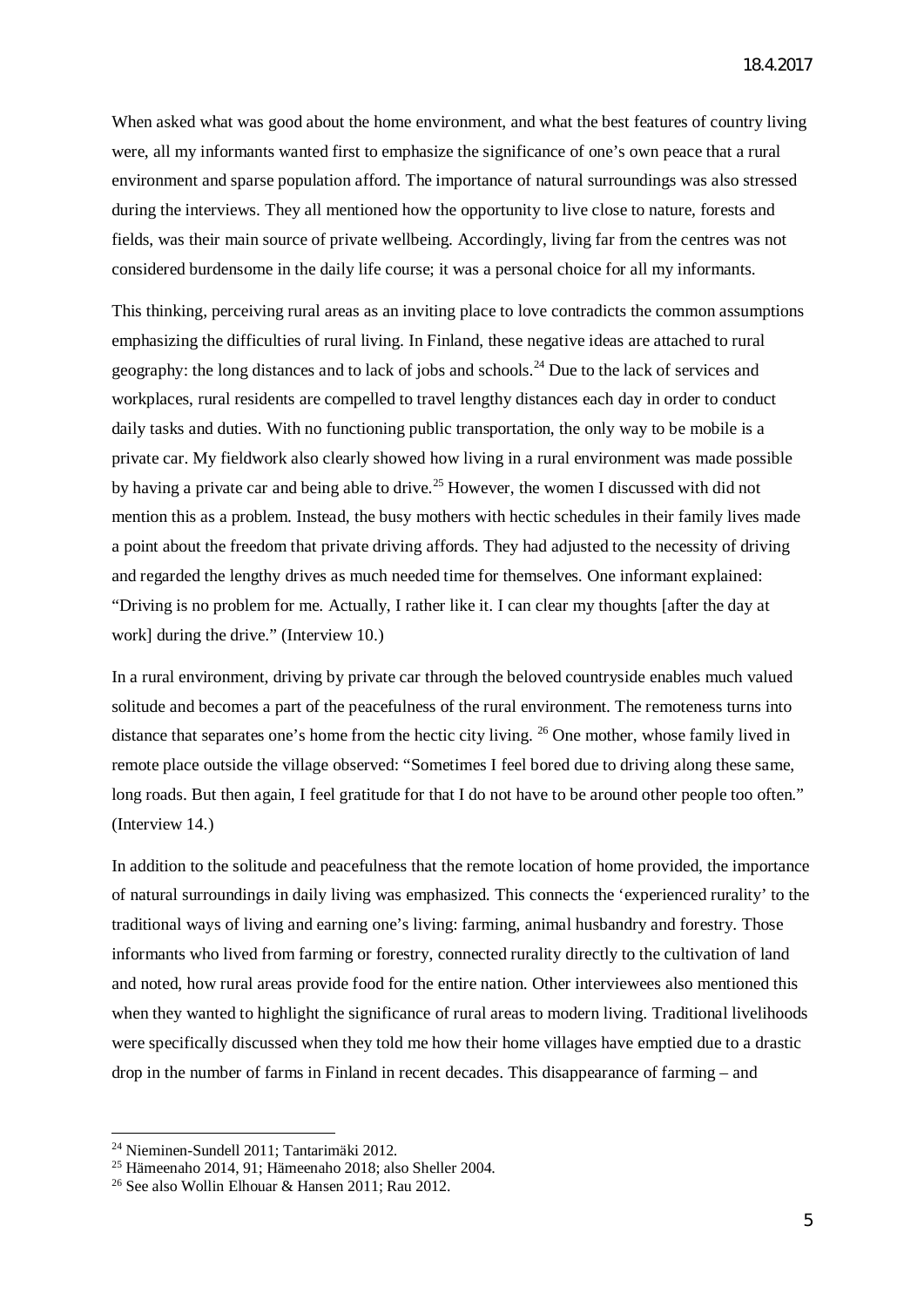inhabitants as well – was considered the main problem in regard to the future of sparsely populated rural areas. One informant, who had witnessed the out-migration said to me: 'To my regret, I have to say this village is quite deserted nowadays. I have lived here for 20 years, people have moved out from here, or older people have died. More people have left than have moved here." (Interview 4.) Out-migration of all neighbours brings up the problems related to feelings of loneliness and may turn the peacefulness into loneliness. $27$ 

For those who spent most of their time in the cities due to work or school the significance to their wellbeing of a rural environment was mainly attached to the possibility to enjoy nature through leisure activities,<sup>[28](#page-6-1)</sup> such as gardening or walking in the woods. One mother told me how she had 'just planted 25 metres of raspberry canes, 5 metres of gooseberry bushes and another 5 metres of blackcurrant bushes [in her garden]. She also said: 'It is so easy here, to do this kind of thing, to take pleasure in the wonders of nature.' (Interview 2.) Berry picking and mushrooming were common activities among my informants, and some of them had small fields they were cultivating as a hobby and as a source of extra income. For all of my informants, the rural ambience was of great value in itself, and it was also enjoyed as a landscape and scenery. One informant explained how her home provided her and her family with a chance to enjoy the beauties of the natural surroundings.

"[We have] so much open sky, here on the top of the hill where we live. This scenery, we can watch how the clouds go by, and we can watch the sun rising and setting. My sister-in-law has a summer place just there, at the foot of the hill. So we go there, watch the sunset and when we come back here we can watch it again!" (Interview 8.)

Talk about the benefits of living in a rural environment is captured in the comment of an informant who worked as a dairy farmer: "One thing I probably enjoy the most, is this chance to observe the natural cycle. To live here, close to nature and according to its tempo rhythm." (Interview 14.)

### **Idyllic ideas on rurality**

Besides affecting daily practices and leisure activities, a rural environment also has a greater impact on the level of lifestyle. By adjusting to challenges posed by the environment and by learning to enjoy the opportunities offered by the surrounding nature, 'rurality' becomes part of one's thinking. This was clearly expressed by those informants who had moved to countryside as adults. One mother explained how this change in living environment had affected her way of living and perceptions of an admirable lifestyle. At the same time, she was well aware of the stereotypes attached to rural living.

<span id="page-6-0"></span><sup>27</sup> Oinas 2012; Hämeenaho 2014, 159–160.

<span id="page-6-1"></span><sup>28</sup> Also Wollin Elhouar 2014, 135.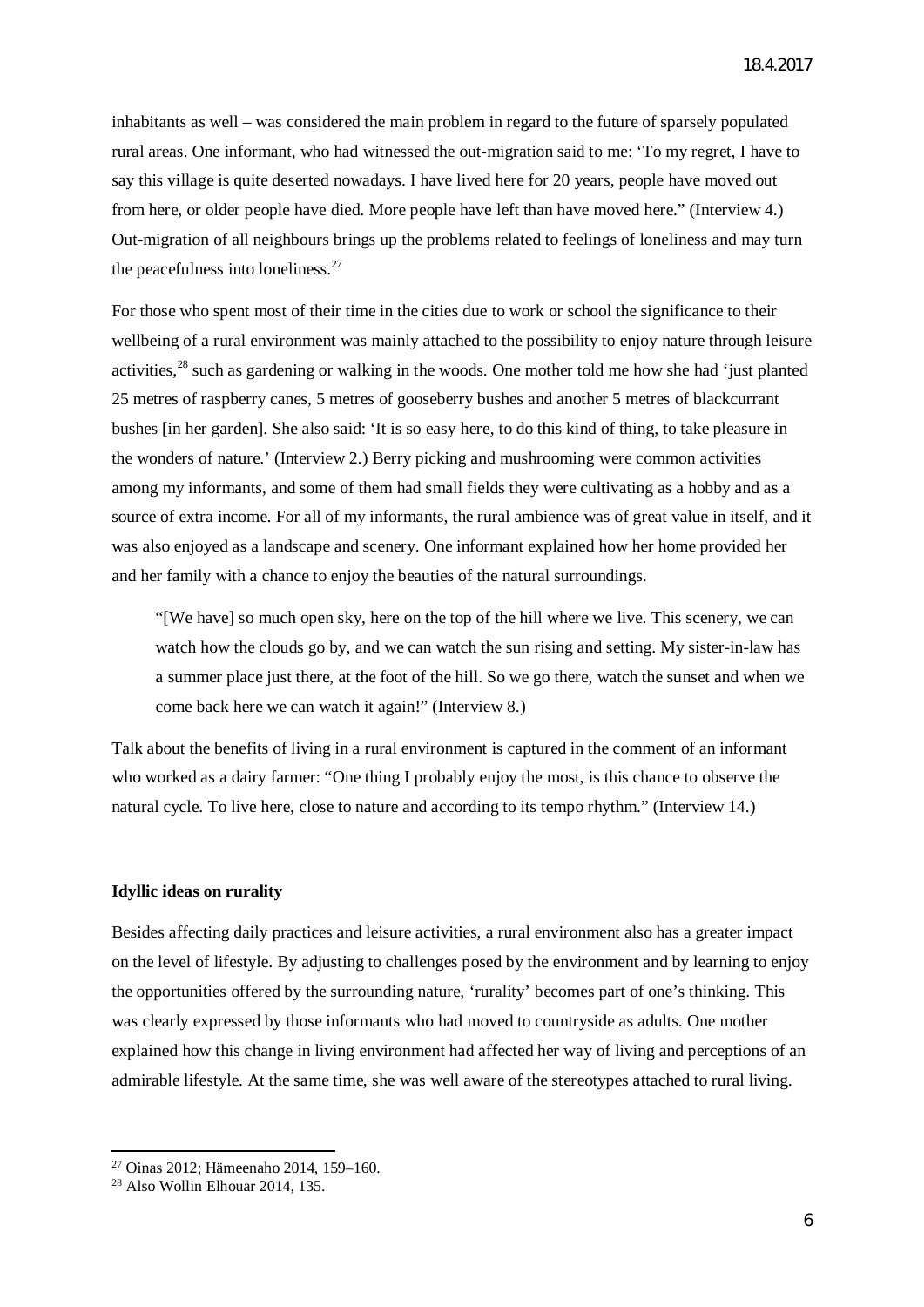When talking about the times when she became a rural dweller she noted how her own thinking had been filled with ideas reminiscent of the 'rural idyll':

"[when we moved here] it was like looking through the rose-tinted glasses. I had this, somehow nostalgic idea, that here in the countryside I would go around with a scarf tied around my head and carrying a basket on my arm. [laughs]. Even so, my life has changed a lot indeed, it is so different to live here than in an apartment block. I have started to bake bread in the oven, something I never did before. And now we are building a cellar under the yard so we can store the potatoes we grow. We have been changing our lifestyle intentionally." (Interview 11.)

The idea of being self-sufficient turned out to be an important element of rural lifestyle, which was pursued in accordance with the families' abilities. One couple I interviewed explained how they baked bread, grew vegetables in the greenhouse and filled their freezer with berries. As vegetarians they did not need any meat products, and they were proud to say that they were able to get almost all the food they consumed form their own garden and from nearby forests. One female informant explained how, due to the long distances to nearest grocery shop, the family went shopping only seldom. This had affected her views on what one really has to buy and she was highly critical towards shopping and consuming, which she associated with urban lifestyle. During the interview, she pondered:

"No wonder [citydwellers] spend so much money, there is everything available all the time. Shops are always crowded. But here, you just realize how you can cope without buying almost anything. A month may go by, and we only need to buy toilet paper and detergents. Really, that is all." (Interview 4.)

It is noteworthy that in the interviews rurality was most often explained by contrasting it with ways of living considered urban. Besides the criticism of consumerist lifestyle attached to urban areas, other features that make rural areas better living environment were also mentioned. One mother who ran a dairy farm with her husband noted:

"One thing which is good about living in the country is that you can accustom your children to work. Sometimes I have wondered how I would have managed at all in some apartment block with two energetic boys. Here at the farm we have been able to channel their energy into all kinds of work and activities we have here on the farm." (Interview 14.)

When the discussion focused on the best features of rural living, the mothers expressed their gratitude that they had been able to live in the country while their children were small. A will to raise one's children among rural environment had also been a decisive reason for in-migrants, who had moved to the country from urban areas. The country was considered a safe place for children, due to absence of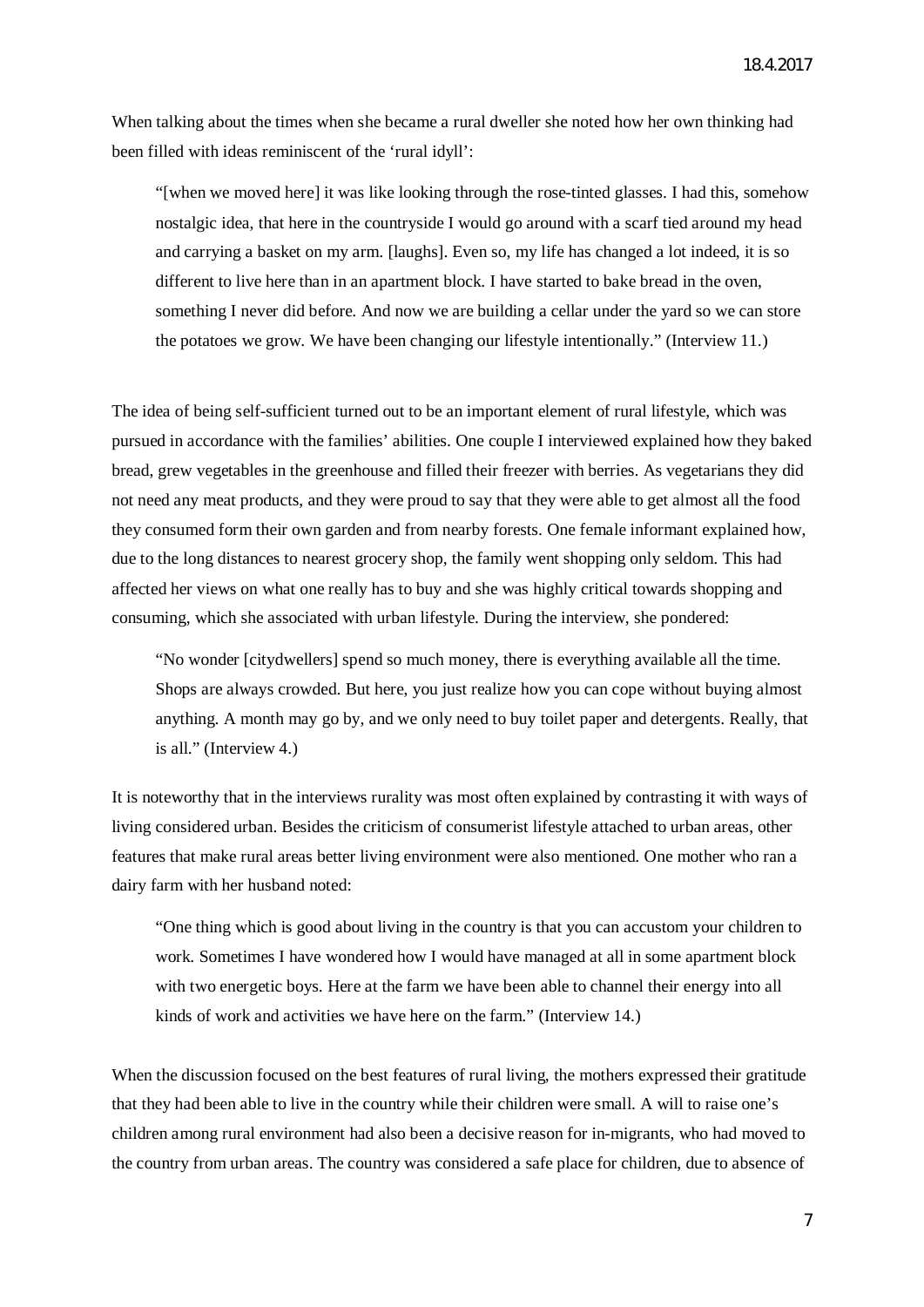urban problems such as heavy traffic or crime, for example. One mother, who had lived several years in a big city, told me:

"While living in the city, I saw it all, drug addicts and all those people. Here, I can send the children to the yard and I do not have to worry that somebody will kidnap them or that they will be run over." (Interview 3.)

Rural nature was also mainly seen as positive, regardless of the dangers that 'wild nature' may pose. The mother of an 8-year-old boy pondered:

"It is so safe here, it is different from being in a big city. I can let my kids go out and play there by themselves. I do not believe that the wolves would come, put children in their backpacks and carry them away. This environment is also so clean; no pollution here." (Interview 10.)

All these features related to rural living are in line with the idea of 'rural idvll'.<sup>[29](#page-8-0)</sup> On top of this. negative ideas attached to urban living were expressed by many of my informants, which reiterates the way of representing rural and urban as opposites. From the rural viewpoint, urban areas do not offer solitude, they are considered to be dangerous, polluted and they bind people to values and habits of a throwaway society<sup>[30](#page-8-1)</sup>. In contrast to urban areas, the country offers all the features of living, which are respected.

#### **Rural visions revisited**

It is often claimed that rurality as a cultural conception carries multiple meanings that represent 'the country' from the perspective of urbanites. The idea of rurality being bound to agriculture, whether modern farming and forestry or perceiving rural areas as a living museum of the agrarian past, dissociates rurality from the urban living environment at the level of thoughts. From this it follows that the features of modern daily living in the country such as busy workers commuting to nearby cities on a daily basis or challenges caused by the lack of services, are not present in commonly shared rural visions. During the fieldwork I discovered that these common assumptions, 'the rural visions' truly have an impact on the thinking of all.<sup>[31](#page-8-2)</sup> When asked about the most important features of their home environment, my informants gave me significantly similar answers in emphasizing the value of nature and solidity rural space. In addition, the ways they defined living in rural areas echoed the ideas of the 'peasant idyll'.

<span id="page-8-0"></span><sup>29</sup> See Bell 2006, 149.

<span id="page-8-1"></span><sup>30</sup> Hämeenaho 2014, 112; also Wollin Elhouar 2014, 166–167.

<span id="page-8-2"></span><sup>31</sup> See Cloke 2003, 18.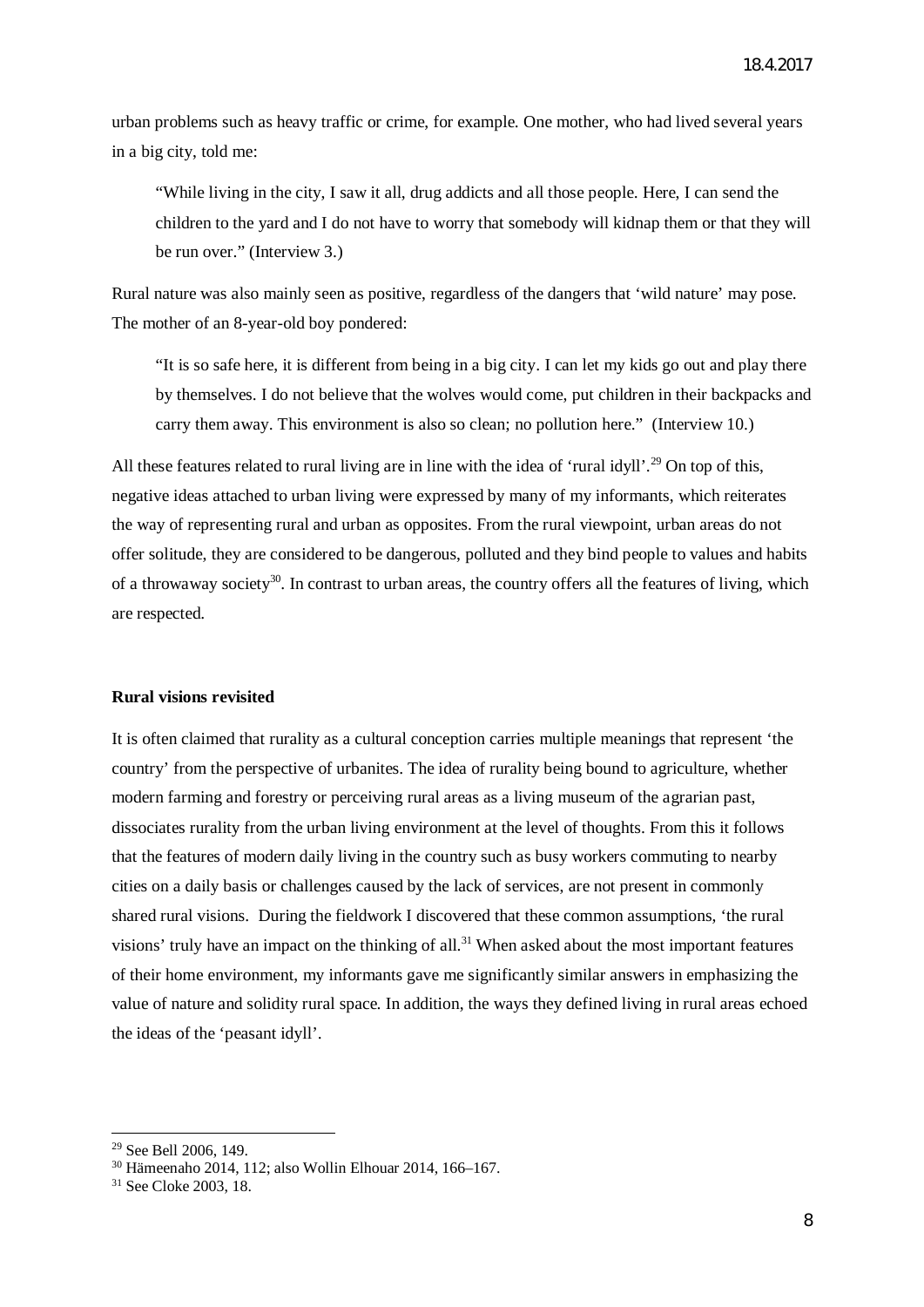The country as a place to live is described as a peaceful environment that provides opportunities to enjoy nature and follow a lifestyle which differs from city living. Rural areas are thus represented as a place for an idyllic life in the present day. These features, the most valued elements of rural living are strikingly similar to those stereotypical ideas about the Finnish countryside being a place for nature and communal lifestyle based on lifestyles and practices related to agriculture and close connection to local nature. However, they did not base their stereotypical thinking solely on commonly shared ideas but also on their own, private life experiences. Living the daily life in rural areas had moulded their attitudes about rural – and urban. The interviews clearly show how the deeply ingrained stereotypes of the two differing environment also influence rural residents. They recognize the discourses and adjust their telling to these common ways of representing rurality. They also define 'urban' by utilizing the (negative) stereotypes attached to cities. It is arguable that the juxtaposition of the two environments should not be interpreted only as a product of the 'urban view' – rural residents also make these strong distinctions when describing their living environment.<sup>[32](#page-9-0)</sup> On the other hand, rural residents do have their own discourses to re-represent and define their home environment. According to my study, even if the key elements of this 'local discourse' follow the culturally constructed ideas and stereotypes, the elements of rurality are given different meanings when observed from the perspective of daily life. The ideas that connect rural and rurality to wilderness, as opposed to the civilized, manmade environment of urban areas, did not resonate with these rural residents' thinking. On the contrary, their perceptions of rurality emphasized the significance of people and their activity in creating and maintaining 'rurality'. The study shows how rural residents represent rural first and foremost as a place for living. It is both a cultural and social space and geographical location where a certain kind of lifestyle may be followed. It is a daily living environment for those who follow and renew the lifestyle attached to the agrarian past and who respect nature and cultivate the land. Most importantly, my research shows how the idea of 'rural idyll' is not just a cultural conception with no reference to the realities of daily life. The idea also has strong roots in the lived and experienced rural, and its significance in defining rural continues as rural residents reiterate the idea about idyllic living in their talk and lifestyle choices.

### **Conclusions**

I began my journey by reflecting the multifaceted perceptions attached to rural and rurality from the perspective that envisages the countryside from outside. Whether rural areas are seen as a place for the production of raw materials for industry and food production or as a haven for untamed nature and green tourism, the perception of rurality is connected to nature and its significance for urban dwellers.

<span id="page-9-0"></span><sup>32</sup> See also Abram 2003.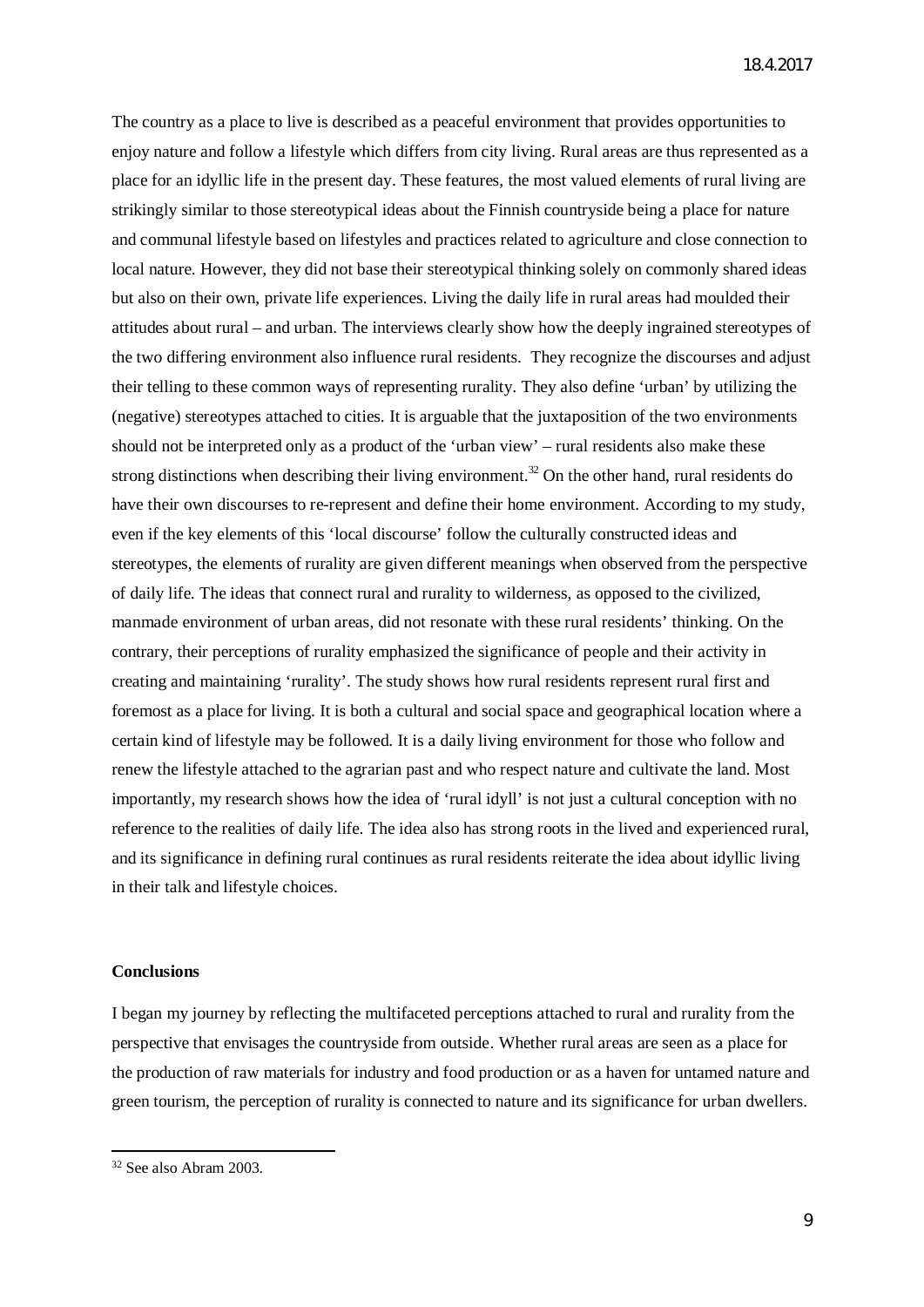The dichotomy that distinguishes rural from urban at the level of cultural conceptualizations accentuates the idea that rural is not a living environment parallel to urban areas but emphasizes its location and lifestyle outside urban areas. In order to add another perspective on the issue, I asked *what is rural* when explored from the perspective of those who live their daily lives in this much debated environment. The analysis presented here has focused on the meanings attached to rural nature and environment during the interviews with mothers living in sparsely populated rural Finland.

As an outcome, the study clearly shows how stereotypes and especially the notion of rural as idyllic are also present among rural residents. Moreover, the idea that connects rurality to nature was present in the talk of my informants. However, the meanings given to idyll or to nature as a characteristic of rurality were different from those ideas that bound rural areas to their past and represent them as backward or only valuable as a place for nature or heritage tourists to visit. On the contrary, those who reside in rural areas today emphasized how active farming and utilizing nature for daily leisure and pleasure form the backbone of rurality and rural living. All the opportunities for enjoyment and making a living that rural environment and its natural attributes afford surpasses the daily life challenges entailed. The question *what is rural* has a simple answer: rural is cultivated land. It is a place for dwelling and an environment where one can follow a lifestyle that values nature and its local consumption.

# **Sources and Bibliography**

#### *Archival sources*

Interviews 1–14. Central-Finland memory archives: KSMA CD 09/12:1–14.

#### *Bibliography*

Abram, Simone, 2003. "The rural gaze." In: Cloke, Paul (ed.), *Country Visions*. New York: Pearson, 31–48.

Bell, David, 2006. "Variations on the rural idyll." In: Cloke, Paul, Terry Marsden & Patrick H. Mooney (eds.), *Handbook of Rural Studies*. London: Sage, 149–160.

Bunce, Michael, 2003. "Reproducing rural idylls." In: Cloke, Paul (ed.), *Country Visions*. New York: Pearson, 14–30.

Cloke, Paul, 2003. "Knowing Ruralities?" In: Cloke, Paul (ed.), *Country Visions*. New York: Pearson,  $1-13.$ 

Cloke, Paul, 2006. "Conceptualizing Rurality." In: Cloke, Paul, Terry Marsden & Patrick H. Mooney (eds.), *Handbook of Rural Studies*. London: Sage, 18–28.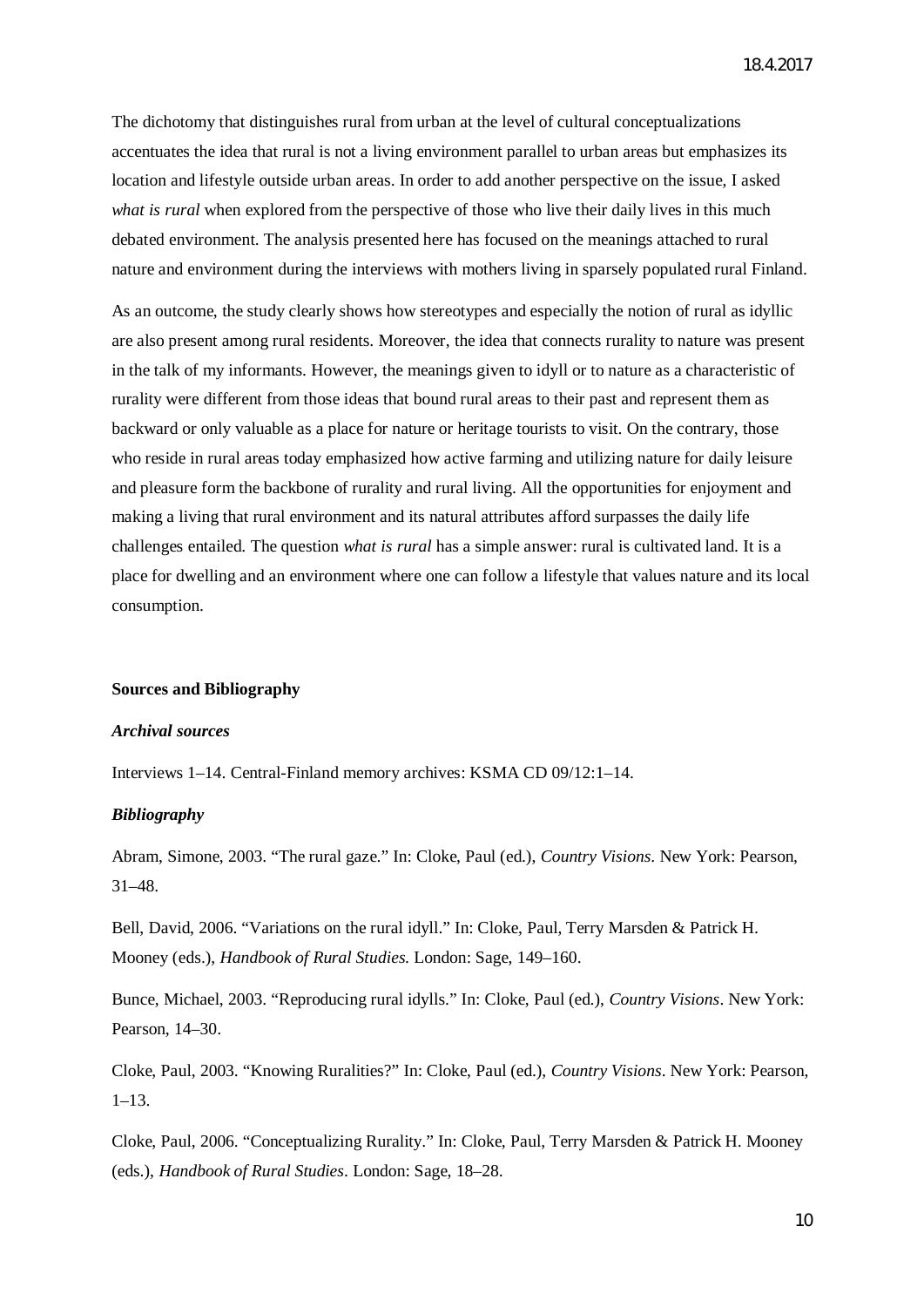Cosgrove, Dennis E., 1998. *Social Formation and Symbolic Landscape.* Madison: University of Wisconsin Press.

Creed, Gerald W. & Barbara Ching, 1997. "Introduction. Recognizing rusticity. Identity and the power of place." In: Ching, Barbara & Gerald W. Greed (eds.), *Knowing Your Place. Rural Identity and Cultural Hierarchy*. New York: Routledge*,* 1–38.

Dabezies, Juan Martín & Paula Ballesteros-Arias, 2013. "Perceptions and Appropriations of Discourses in the National Park Island of Ons (Galicia, Spain)." In: Silva, Luís & Elisabete Figueiredo (eds.), *Shaping Rural Areas in Europe. Perceptions and Outcomes on the Present and the Future*. Dordrecht: Springer, 41–56.

DuPuis, E. Melanie, 2006. "Landscapes of Desires?" In: Cloke, Paul, Terry Marsden & Patrick H. Mooney (eds.), *Handbook of Rural Studies,* 124–132. London: Sage.

Fassin, Didier, 2017: "*If Truth Be Told: The Politics of Public Ethnography*." Durham: Duke University Press.

Figueiredo, Elisabete, 2008. "Imagine there's no rural. The transformation of rural spaces into places of nature Conservation in Portugal." *European Urban and Regional Studies* 15:2, 159–171.

Frykman, Jonas & Nils Gilje, 2003. "Being There. An Introduction." In: Frykman, Jonas & Nils Gilje (eds.), *Being There. New Perspectives on Phenomenology and the Analysis of Culture*. Lund: Nordic Academic Press, 7–51.

Gray, John, 2003. "Open Spaces and Dwelling Places: being at Home on Hill Farms in the Scottish Borders." In: Low, Setha M. & Denise Lawrence-Zúñiga, (eds.), *The Anthropology of Space and Place*. Oxford: Blackwell Publishing, 224–244.

Halfacree, Keith, 2006. "Rural space: constructing a three-fold architecture." In: Cloke, Paul, Terry Marsden & Patrick H. Mooney (eds.), *Handbook of Rural Studies*. London: Sage*,* 44–62.

Halfacree, Keith, 1993. "Locality and social representation: space, discourse and alternative definitions of the rural." *Journal of Rural Studies* 9, 1–15.

Hamilton, Lindsay, 2016. "Ethnography beyond the country and the city: Understanding the symbolic terrain of rural." *Ethnography* 17:3, 297–308.

Hangasmaa, Leena, 2007. "Maaseudun romantisointi ja nostalgisointi Suomessa." In: Knuuttila, Maarit, Tiina-Riitta Lappi, Helena Ruotsala & Elina Salminen (eds.), *Hei muistatkos…?* Helsinki: Ethnos ry.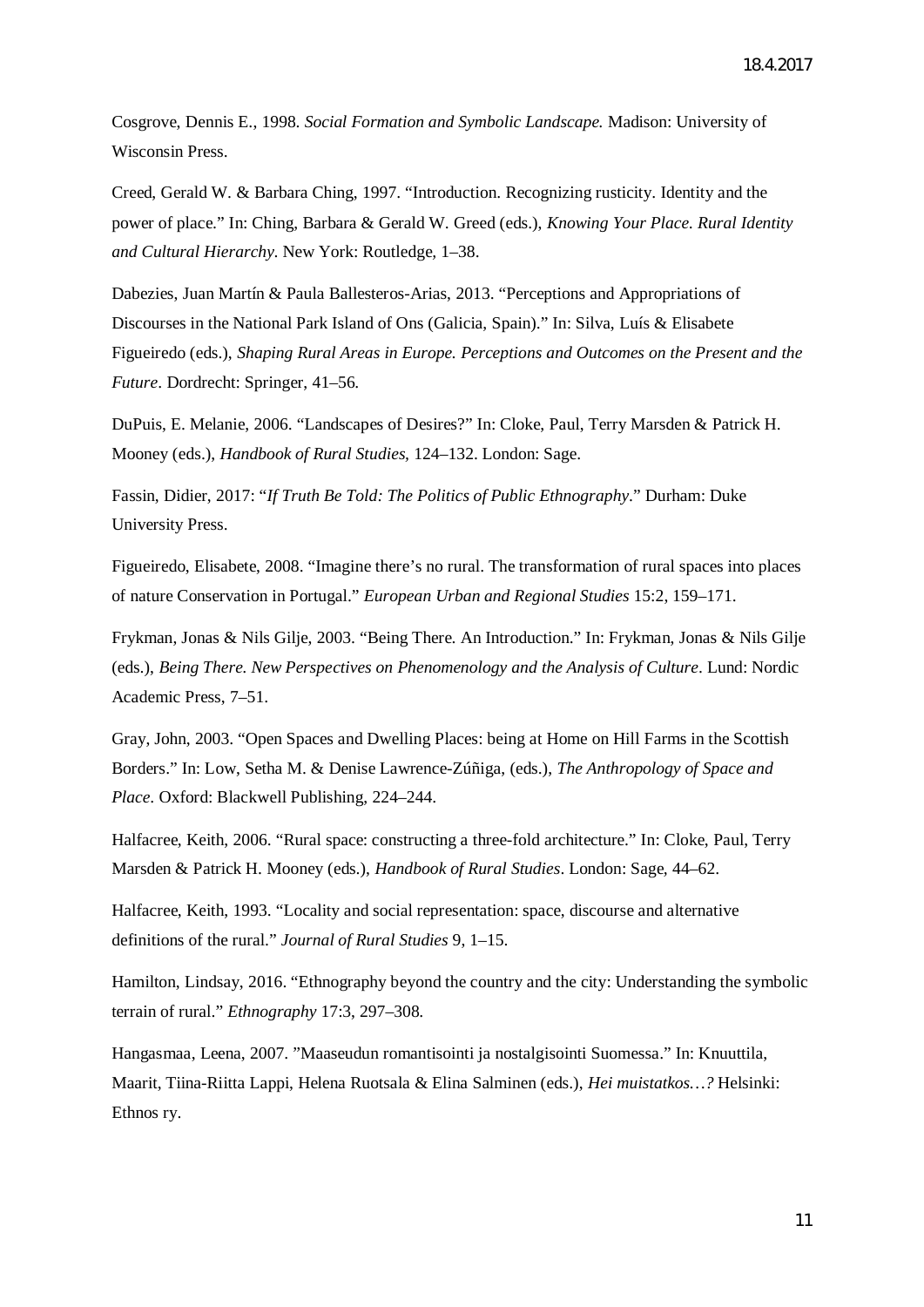Hansen, Kjell & Cecilia Waldenström, 2012. "'The rural' in the Rural Development Programme – Words, Realities and Power." Presentation in *Rural at the Edge*. The 2nd Nordic Conference for Rural Research. Joensuu 21.–23.5.2012.

Hompland, Andreas, 1991. "Rurbanization, Suburbia and Metropolis. Social Scenarios in Norway and Europe." In: Almås, Reidar & Nora With (eds.), *Rural Futures in an International World.* Trondheim: Centre for Rural Research.

Hämeenaho, Pilvi, 2018. "Daily life on wheels. Women's mobility and local living in rural Finland." *Journal of Finnish Studies* 22:1.

Hämeenaho, Pilvi, 2014. *Hyvinvoinnin verkostot maaseudulla asuvien äitien arjessa. Etnologinen tutkimus palvelujen käytöstä ja hyvän arjen rakentumisesta.* Helsinki: National Institute for Health and Welfare.

Hämeenaho, Pilvi, 2013. "In Search of the Rurban Idyll? Developing the Residential Rural Areas in Finland." In: Silva, Luís & Elisabete Figueiredo (eds.), *Shaping Rural Areas in Europe. Perceptions and Outcomes on the Present and the Future*. Dordrecht: Springer*,* 181–196.

Ingold, Tim, 2000. *The Perception of the Environment. Essays on Livelihood, Dwelling and Skill*. London: Routledge.

Kattilakoski, Mari, 2011. *Maaseudun uudet toimijat. Tutkimus paluu- ja tulomuuttajien toimijuudesta maaseutuyhteisöissä ja kehittämisverkostoissa Keski-Pohjanmaalla.* Turku: Institute of Migration.

Knuuttila, Seppo & Pertti Rannikko, 2008. "Sivakka ja Rasimäki tutkimuksina." In: Knuuttila, Seppo , Pertti Rannikko, Jukka Oksa, Tapio Hämynen, Hannu Itkonen, Heidi Kilpeläinen, Mikko Simula, Sinikka Vakimo & Marjaana Väisänen (eds.), *Kylän Paikka. Uusia tulkintoja Sivakasta ja Rasimäestä*. Helsinki: Finnish Literature Society, 9–22.

Korkiakangas, Pirjo, 2010. "The romanticised countryside – ethnological research and countryside nostalgia." In: Bata, Timea & Zsuzsa Szarvas (eds.), *Past and Present Stereotypes – Ethnological, Anthropological Perspectives*. Budapest: Hungarian Ethnographical Society*,* 75–86.

Lehtonen, Jussi, 2016. *Skenaarioita maaseudun palveluista. Kaupat, kirjastot, pankit ja postit historiasta tulevaisuuksiin.* Annales Universitatis Turkuensis 429. Turku: University of Turku.

Macnaghten, Phil & John Urry, 1998. *Contested Natures*. London: Sage.

Mitchell, Clare J. A., 2004. "Making Sense of Counterurbanization." *Journal of Rural Studies* 20:1, 15–34.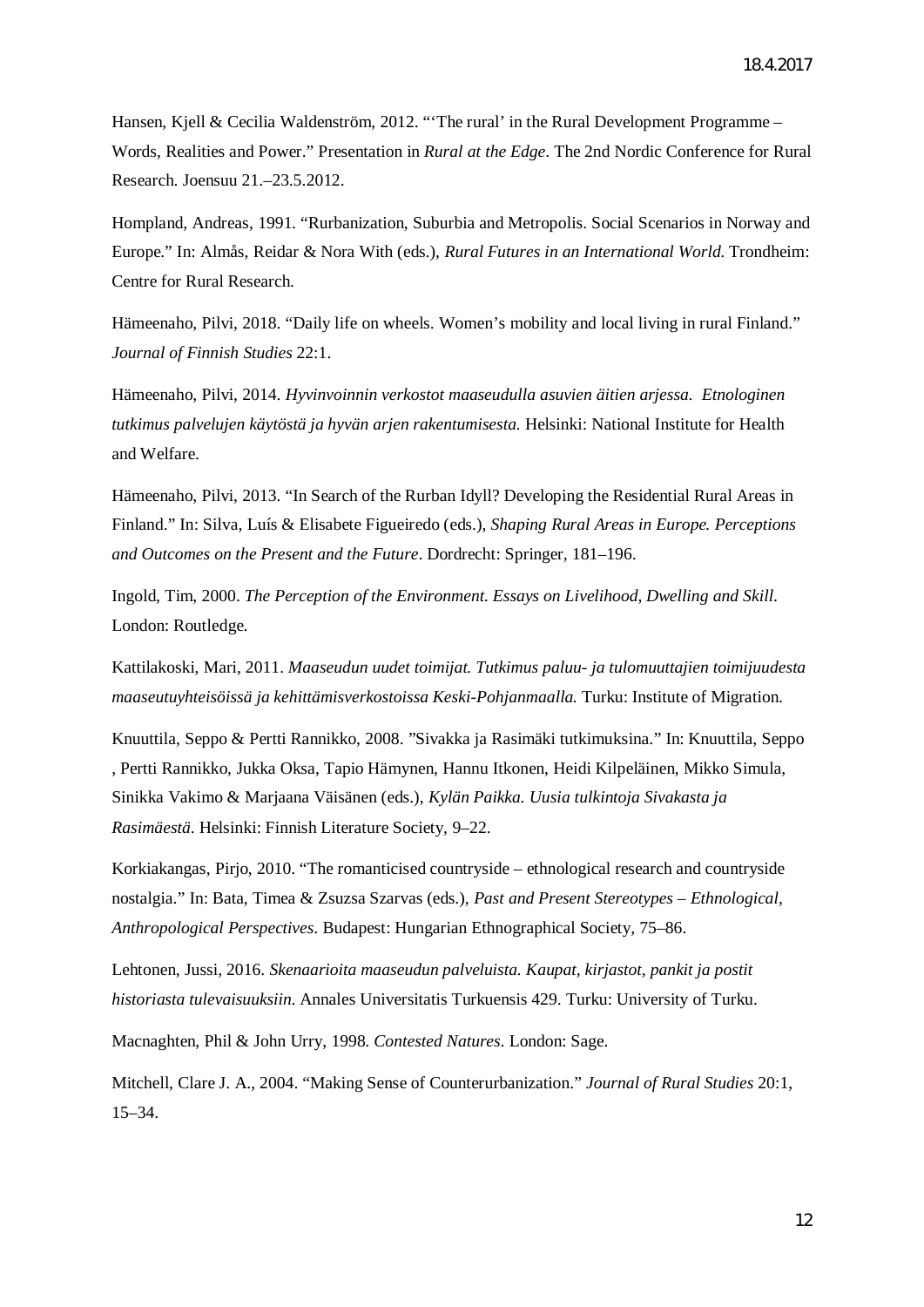Mormont, Marc, 1990. "Who is rural? Or, how to be rural: towards a sociology of the rural." In: Marsden, Terry, Patrick Lowe & Susan Whatmore, (eds.), *Rural Restructuring: Global Processes and Their Responses*. London: David Fulton, 21–44.

Nieminen-Sundell, Riitta, 2011. *Maisema on, työ puuttuu*. Helsinki: Sitra.

Oinas, Pirjo, 2012. "Turvallisuus maaseutuyhteisön arjessa." In: Kattilakoski, Mari, Arja Kilpeläinen & Pirja Peltomäki (eds.), *Yhteisöllisyydellä hyvinvointia ja palveluja maaseudulle* [Welfare and Rural Services through Community Orientation]. Helsinki: Rural Policy Committee, 84–95.

Olsson, Pia & Helena Ruotsala, 2009. "Introduction." In: Olsson, Pia & Helena Ruotsala (eds.), *Gendered Rural Spaces*. Helsinki: Finnish Literature Society, 7–17.

Pahl, Ray E., 1968. "The Rural-Urban Continuum." In: Pahl, Ray E. (ed.), *Readings in Urban Sociology*. Oxford: Pergamon, 263–305.

Panelli, Ruth, 2006. "Rural Society." In: Cloke, Paul, Terry Marsden & Patrick Mooney (eds.), *Handbook of Rural Studies*. London: Sage*,* 63–84.

Rau, Henrike, 2012. "The Ties That Bind? Spatial (Im)mobilities and the Transformation of Rural-Urban Connections." In: Hedberg, Charlotta & Miguel Renato do Carmo (eds.), *Translocal ruralism: mobility and connectivity in European rural spaces*. London: Springer, 35–53.

Rosenqvist, Olli, 2007. *The Cultural Turn and Finnish Rural Research.* Kokkola: University of Jyväskylä.

Schnegg, Michael, 2015. "The Nature and Validation of Knowledge." In: Bernard, H. Russell & Clarence C. Gravlee (eds.), *Handbook of Methods in Cultural Anthropology*. 2<sup>nd</sup> ed. Lanham, Boulder. New York & Lontoo: Rowman & Littlefield.

Sheller, Mimi, 2004. "Automotive Emotions: Feeling the Car." *Theory, Culture & Society* 21:4/5, 221–242.

Shore, Bradd, 1996. *Culture in Mind. Cognition, Culture, and the Problem of Meaning*. Oxford: Oxford University Press.

Short, John Rennie, 1991. *Imagined Country. Environment, Culture and Society.* London: Routledge.

Siivonen, Katriina, 2007. "The right to stand outside the cultural heritage. A condition for sustainable cultural development." *Ethnologia Fennica,* 34, 6–19.

Silva, Luís & Elisabete Figueiredo, 2013. "What is shaping rural areas in Europe? Introduction." In: Silva, Luís & Elisabete Figueiredo (eds.), *Shaping Rural Areas in Europe. Perceptions and Outcomes on the Present and the Future*. Dordrecht: Springer, 1–10.